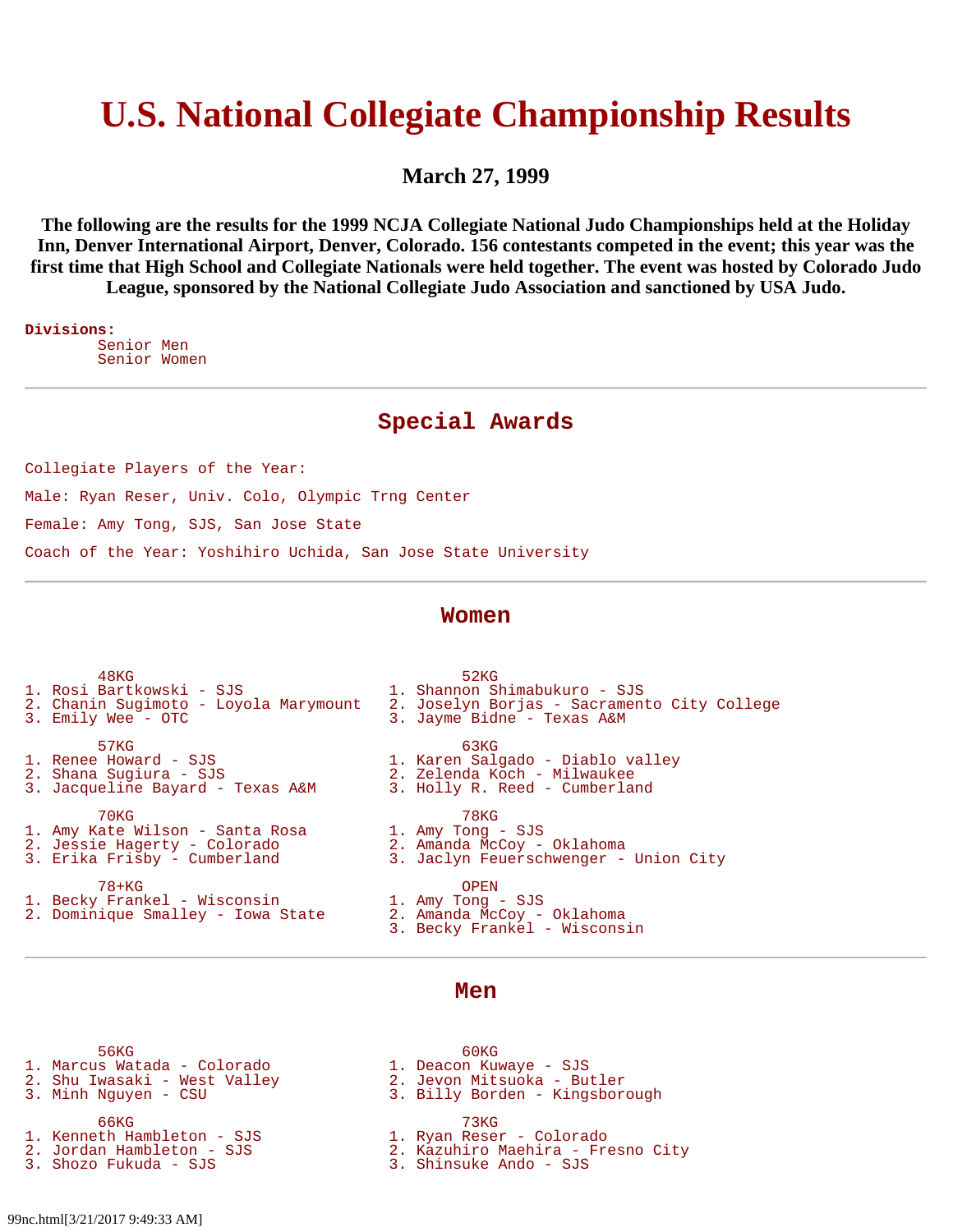|                                 | 81KG                                                                     |  | 90 <sub>KG</sub>                |  |  |  |
|---------------------------------|--------------------------------------------------------------------------|--|---------------------------------|--|--|--|
|                                 | 1. Michael Barnes - SJS                                                  |  | 1. Dmitry Lisenkov - Binghamton |  |  |  |
|                                 | 2. Charles Lee - SJS                                                     |  | 2. Brent Hirata - Fresno State  |  |  |  |
|                                 | 3. Serge Wandji - Georgia State                                          |  | 3. David Johnson - Idaho State  |  |  |  |
|                                 | 100 <sub>KG</sub>                                                        |  | $100+KG$                        |  |  |  |
|                                 | 1. Christian Aarona - SJS                                                |  | 1. Ron Spanswick - Cumberland   |  |  |  |
|                                 | 2. Daniel Collins - Blinn / Texas A&M   2. Cory Jenning - Hardin Simmons |  |                                 |  |  |  |
|                                 | 3. Bacevic Delmar - Indiana                                              |  |                                 |  |  |  |
|                                 |                                                                          |  |                                 |  |  |  |
|                                 | OPEN                                                                     |  |                                 |  |  |  |
|                                 | 1. Christian Aarona - SJS                                                |  |                                 |  |  |  |
|                                 | 2. Dmitry Lisenkov - Binghamton                                          |  |                                 |  |  |  |
| 3. Serge Wandji - Georgia State |                                                                          |  |                                 |  |  |  |
|                                 |                                                                          |  |                                 |  |  |  |

# **Medal Count**

Sorted in order of # of 1st, # of 2nd and # of 3rd places

College/University Name Total Gold Silver Bronze

| San Jose State            | 15             | 10             | 3                                          | 2              |
|---------------------------|----------------|----------------|--------------------------------------------|----------------|
| Colorado College          |                |                |                                            | 0              |
| Binghamton College        | $\frac{2}{3}$  | 1              |                                            | $\frac{0}{2}$  |
| Cumberland College        |                | $\mathbf{1}$   | 0                                          |                |
| Univ. of Wisc. - Oshkosh  | $\overline{2}$ | $\overline{1}$ | 0                                          | $\overline{1}$ |
| Santa Rosa Jr. Coll       | $\mathbf{1}$   | $\mathbf{1}$   | 0                                          | $\overline{0}$ |
| Diablo Valley College     | $\mathbf{1}$   | $\overline{1}$ | 0                                          | $\overline{0}$ |
| Univ. of Colo-CS          | $\mathbf{1}$   | $\mathbf{1}$   | 0                                          | 0              |
| University of Oklahoma    | $\overline{2}$ | 0              | 2                                          | $\overline{0}$ |
| Loyola Marymount          | $\mathbf{1}$   | 0              | $\overline{1}$                             | 0              |
| Blinn College             |                | 0              | $\mathbf 1$                                | $\overline{0}$ |
| Butler University         |                | 0              | $\mathbf{1}$                               | $\overline{0}$ |
| West Valley College       |                |                | $\mathbf 1$                                | $\overline{0}$ |
| Univ. of Milwaukee        |                | 0              |                                            | $\overline{0}$ |
| Fresno City College       |                | 0              | $\begin{array}{c} 1 \\ 1 \\ 1 \end{array}$ | $\overline{0}$ |
| Fresno State              |                | 0              |                                            | 0              |
| Hardin Simmons            |                | 0              | $\mathbf{1}$                               | $\overline{0}$ |
| Iowa State University     |                |                | $\overline{1}$                             | $\overline{0}$ |
| Sacramento City College   |                | O              | $\overline{1}$                             |                |
| Georgia STate             | $\overline{2}$ | 0              | 0                                          |                |
| Texas A&M                 | $\overline{2}$ |                | 0                                          |                |
| Kingsborough Community Co |                | 0              | 0                                          | 022111         |
| Union City College        |                | 0              | 0                                          |                |
| CSU-Sacramento            | 1              | 0              | 0                                          |                |
| Pikes Peak Comm. College  |                | 0              | 0                                          | $\overline{1}$ |
| Idaho State Univ.         |                | 0              | 0                                          | $\overline{1}$ |
| Indiana University        |                |                | 0                                          | 1              |
|                           |                |                |                                            |                |

# **Statistics**

#### 1999 NCJA Collegiate National Judo Championships Number of Contestants, Divisions, & Organizations

| Total # of entrants:    | 156 |  |
|-------------------------|-----|--|
| # of Athlete Females:   | 51  |  |
| # of Athlete Males:     | 105 |  |
| # of Athlete Divisions: | -17 |  |
| College/Univ. Total:    | 64  |  |

#### Contestants from each College/Univ.

| College/Univ.           | Male | Female Totals |  |
|-------------------------|------|---------------|--|
| Belleville Area College |      |               |  |
| Binghamton College      |      |               |  |
| Blinn College           |      |               |  |
| Butler University       |      |               |  |
| Cal Poly-Pomona         |      |               |  |
| Colorado College        |      |               |  |